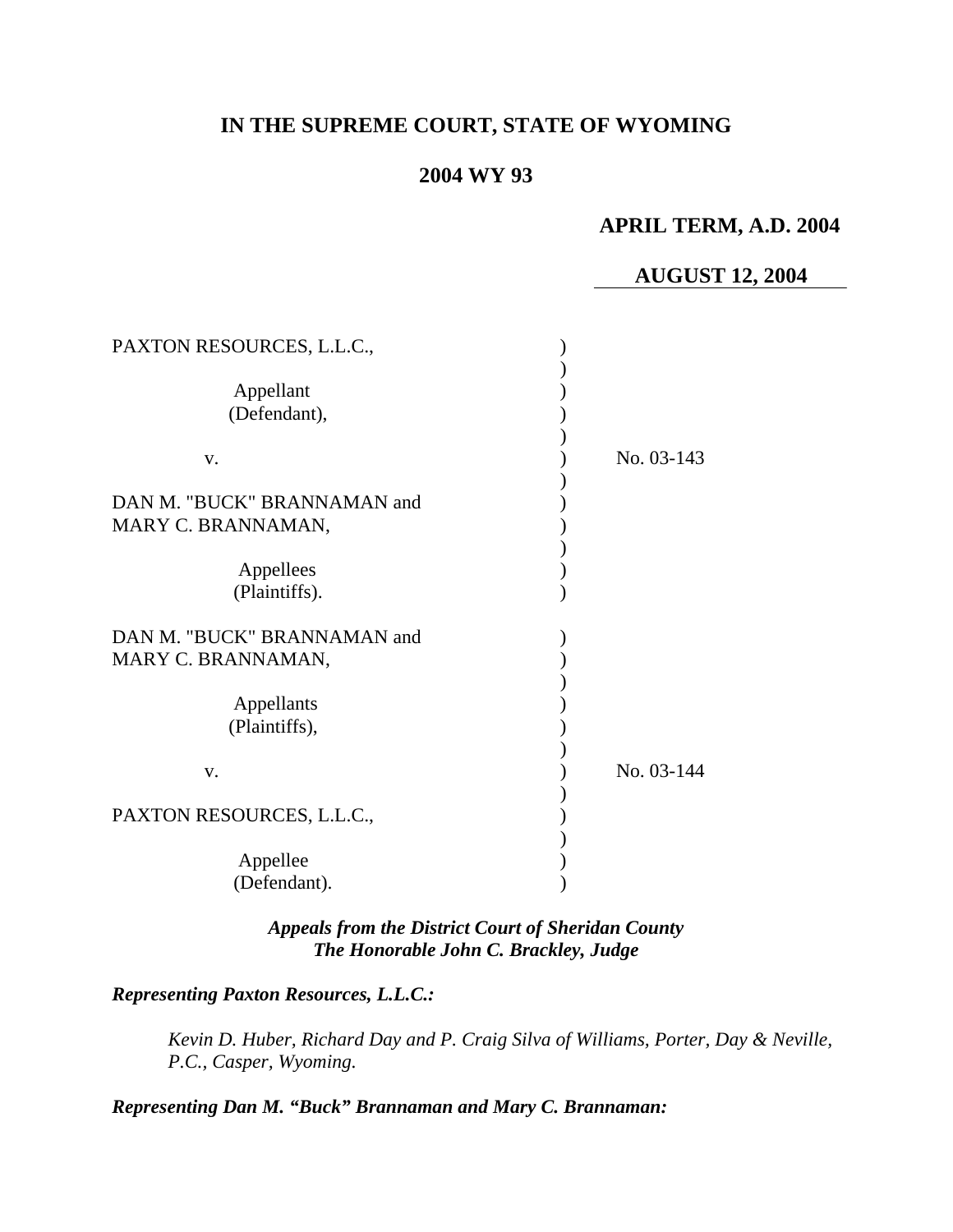*Jay A. Gilbertz and Michael K. Davis of Yonkee & Toner, LLP, Sheridan, Wyoming.* 

*Before HILL, C.J., and GOLDEN, LEHMAN, KITE, and VOIGT, JJ.* 

*VOIGT, Justice, delivered the majority opinion; HILL, Chief Justice, filed a specially concurring opinion.*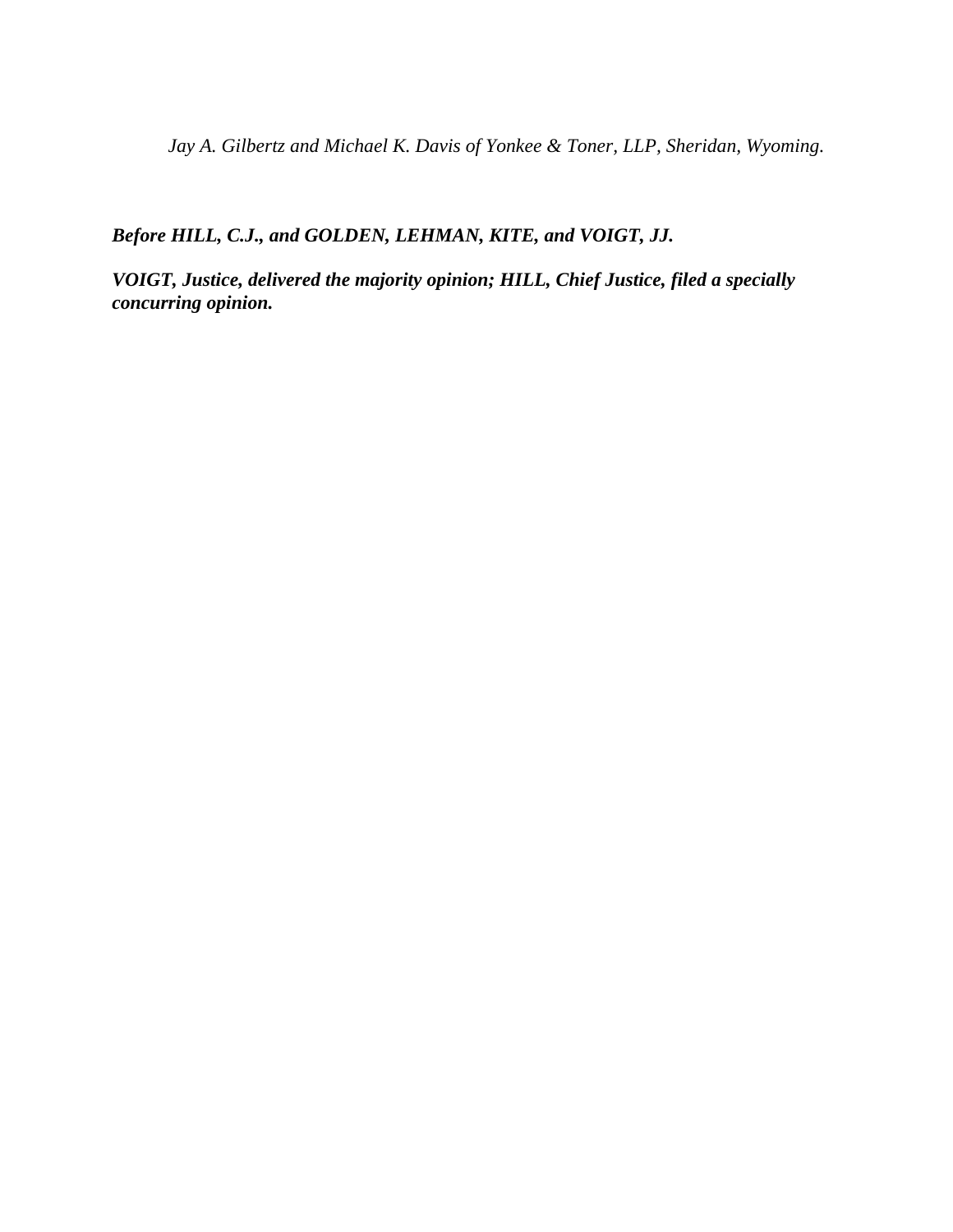#### **VOIGT, Justice.**

[¶1] Dan M. "Buck" Brannaman and Mary C. Brannaman (the Brannamans) sued a coalbed methane gas developer, Paxton Resources, L.L.C. (Paxton), for damages to their real property and for lost income. The complaint stated causes of action for breach of contract, breach of the duty of good faith and fair dealing, trespass and negligence, and sought a declaratory judgment and punitive damages. A jury awarded the Brannamans compensatory damages of \$810,887.00 for Paxton's breach of contract and breach of the duty of good faith and fair dealing. Paxton appealed the judgment and the district court's denial of its W.R.C.P. 50 and 59 motions for judgment as a matter of law, for new trial, and for remittitur. The Brannamans appealed the district court's dismissal of their trespass and punitive damages claims.

[¶2] We dismiss the appeal and cross appeal because they were not timely filed.

## *ISSUES*

1. Should this appeal be dismissed because it was not timely filed?

2. Did the district court err in refusing to give to the jury Paxton's proposed damages instruction?

3. Did the district court abuse its discretion by refusing to allow Paxton's expert witness to testify at trial?

4. Was there sufficient evidence to support the jury's finding that Paxton breached the contract?

5. Did the district court abuse its discretion by denying Paxton's motion for remittitur?

6. Did the district court abuse its discretion by denying Paxton's motion for a new trial?

# *FACTS*

[¶3] The relevant facts are those having to do with the chronology of procedural events after the jury trial:

| February 7, 2003  | Jury verdict                             |
|-------------------|------------------------------------------|
| February 25, 2003 | Post-trial motions filed                 |
| February 26, 2003 | Judgment entered                         |
| March 31, 2003    | Order setting hearing entered            |
| June 9, 2003      | Hearing on post-trial motions            |
| June 27, 2003     | Order denying post-trial motions entered |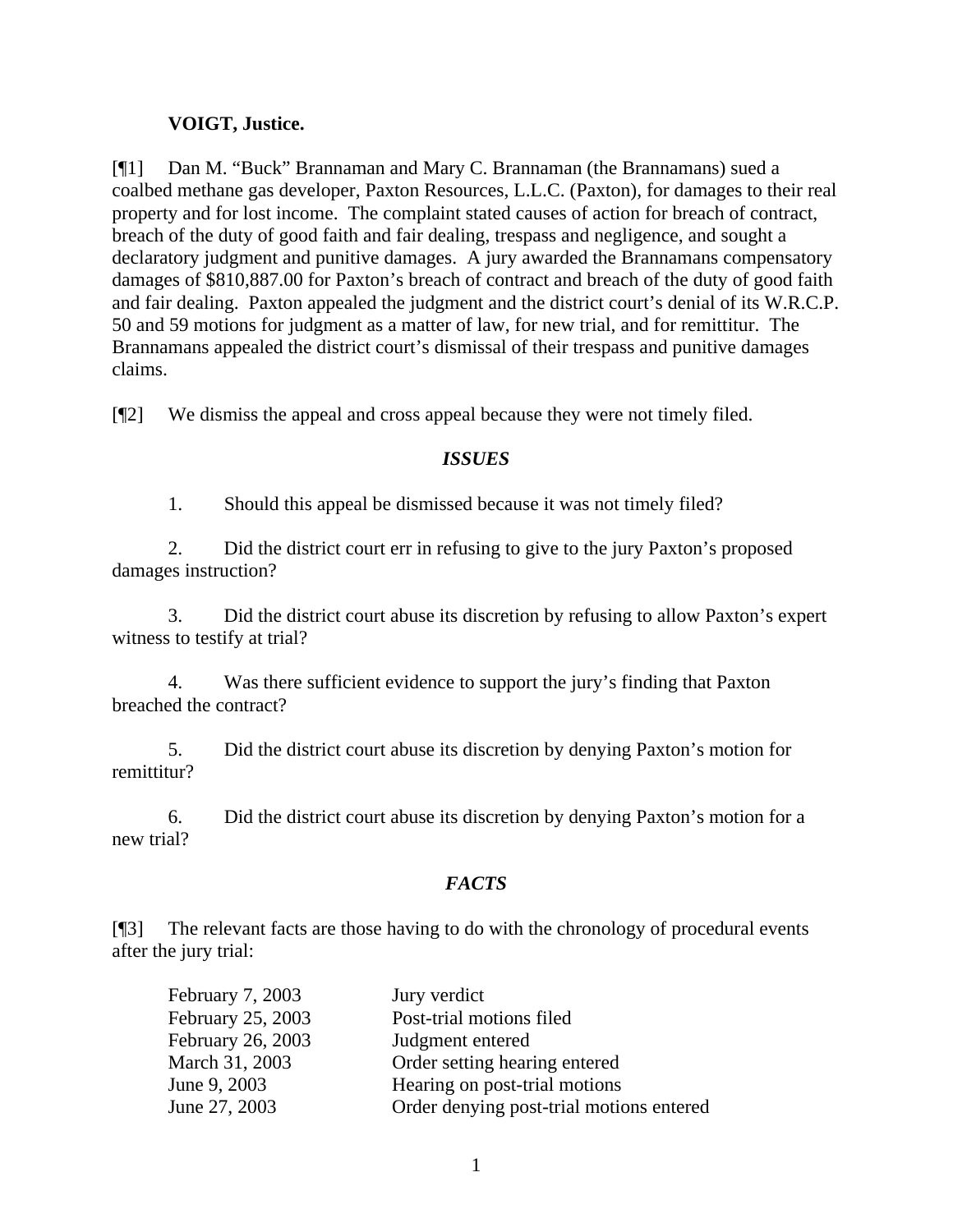| July 3, 2003  | Paxton's notice of appeal filed                |
|---------------|------------------------------------------------|
| July 11, 2003 | Brannamans' conditional notice of appeal filed |

#### *DISCUSSION*

[¶4] The interplay of several court rules dictates the outcome of this case. To begin with, W.R.A.P. 2.01(a) provides that "[a]n appeal from a trial court to an appellate court shall be taken by filing the notice of appeal with the clerk of the trial court within 30 days from entry of the appealable order  $\dots$ ." Subsection (a)(2) of the same section goes on to provide that "[i]f a timely notice of appeal is filed by a party, any other party may file a notice of appeal within 15 days of the date on which the first notice of appeal was filed." Of particular significance to the present case is the exception to these time limitations found in W.R.A.P. 2.02:

> (a) The running of the time for appeal in a civil case is tolled as to all parties by the timely filing of a motion for judgment under Rule 50(b), Wyo. R. Civ. P.; a motion to amend or make additional findings of fact under Rule 52(b), Wyo. R. Civ. P., whether or not alteration of the judgment would be required if the motion is granted; a motion to alter or amend the judgment under Rule 59, Wyo. R. Civ. P., or a motion for a new trial under Rule 59, Wyo. R. Civ. P.

> (b) The full time for appeal commences to run and is to be computed from the entry of any order granting or denying a motion for judgment; a motion to amend or make additional findings of fact; or a motion to alter or amend the judgment, or denying a motion for a new trial. *If no order is entered, the full time for appeal commences to run when any such motion is deemed denied*.

(Emphasis added.)

[ $\llbracket$ 5] W.R.C.P. 6(c)(2) governs the district court's hearing of such motions:

A request for hearing may be served by the moving party or any party affected by the motion within 30 days after service of the motion. Absent a timely request for hearing the court may, in its discretion, determine the motion without a hearing. *A motion not determined within 90 days after filing shall be deemed denied.* A party whose motion has been deemed denied shall have 10 days after the effective date of such denial to serve such pleadings or other papers, if any, as may be required or permitted.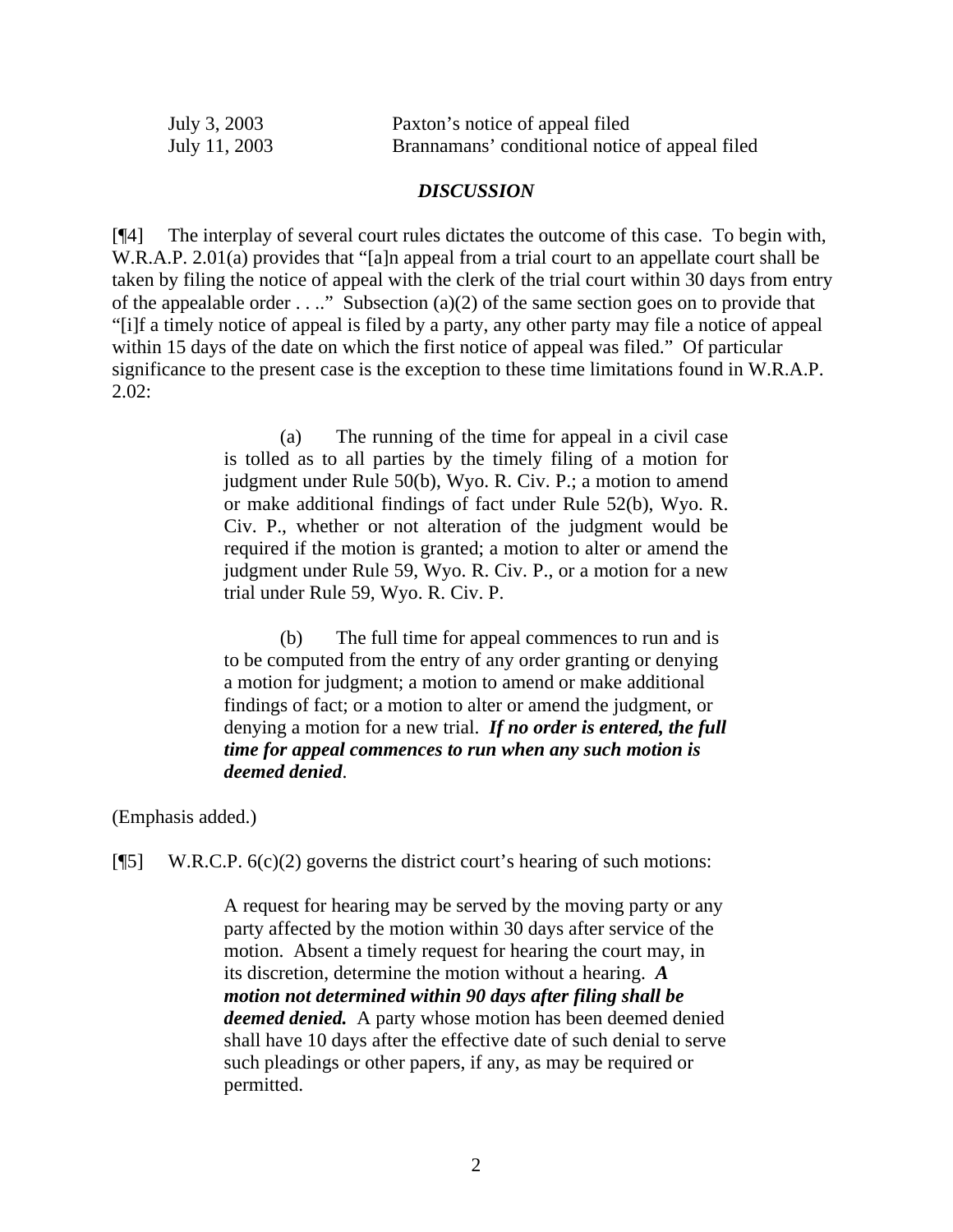(Emphasis added.) And finally, the Wyoming Rules of Appellate Procedure spell out the consequences of an appeal being filed "too early" or "too late." Under W.R.A.P. 2.04, "[a] notice of appeal filed prematurely shall be treated as though filed on the same day as entry of the appealable order . . .." On the other hand, W.R.A.P. 1.03 specifies that "[t]he timely filing of a notice of appeal . . . is jurisdictional."

[¶6] The following sequence of events sets the stage for our inquiry: the motions were filed, judgment was entered, the order setting the motions for hearing was entered, the ninety-day "deemed denied" date passed, the hearing was held, the thirty-day appeal deadline after the "deemed denied" date passed, the order denying the motions was entered, the notice of appeal was filed. There is no dispute that the appeal was filed more than thirty days after the "deemed denied" date. The sole question is whether the district court's entry of the setting order during the ninety-day period acted to toll the time for appeal or acted as a determination of the motions.

[¶7] Wyoming's case law in this area must be read in the context of the rules in effect at the time. In *Brasel & Sims Const. Co. v. Neuman Transit Co.,* 378 P.2d 501, 502-03 (Wyo. 1963), this Court denied a motion to dismiss the appeal where the appellee argued that the notice of appeal had not been filed within the time required by former W.R.C.P. 59(f) (1966), which provided as follows:

> Motions for new trial and motions to alter or amend a judgment shall be determined within sixty days after the entry of the judgment, and if not so determined shall be deemed denied, unless within such sixty days the determination is continued by order of the court or by stipulation.

[¶8] Clearly, the rule as then incarnated provided methods for the parties and the district court to delay determination of such motions beyond the "deemed denied" date. In *Brasel & Sims Const. Co.,* we concluded that the district court and the parties had proceeded as if the court's order, issued at a party's request, extending the time for determination of the motion apparently was to be effective "until the matter was resolved by the trial court." *Id.* at 503. We further opined, however, that "a lack of clarity of Rule 59(f), Wyoming Rules of Civil Procedure, might well be contended because there is no provision as to what occurs after the continuance therein provided." *Id.*

[¶9] In *McMullen v. McMullen,* 559 P.2d 37, 38 (Wyo. 1977), under the same version of the court rule, this Court dismissed an appeal as untimely because it had not been filed within thirty days after a motion for mistrial was deemed denied, and no extension of time for the motion's determination had been ordered by the district court or stipulated to by the parties. A similar result obtained in *Johnson v. Hauffe,* 567 P.2d 735, 736 (Wyo. 1977), where we further held that "entry of a written order denying Rule 59 motions after they have been deemed denied does not extend the time for appeal[.]"

[¶10] In 1978, W.R.C.P. 59(f) was amended to read as follows: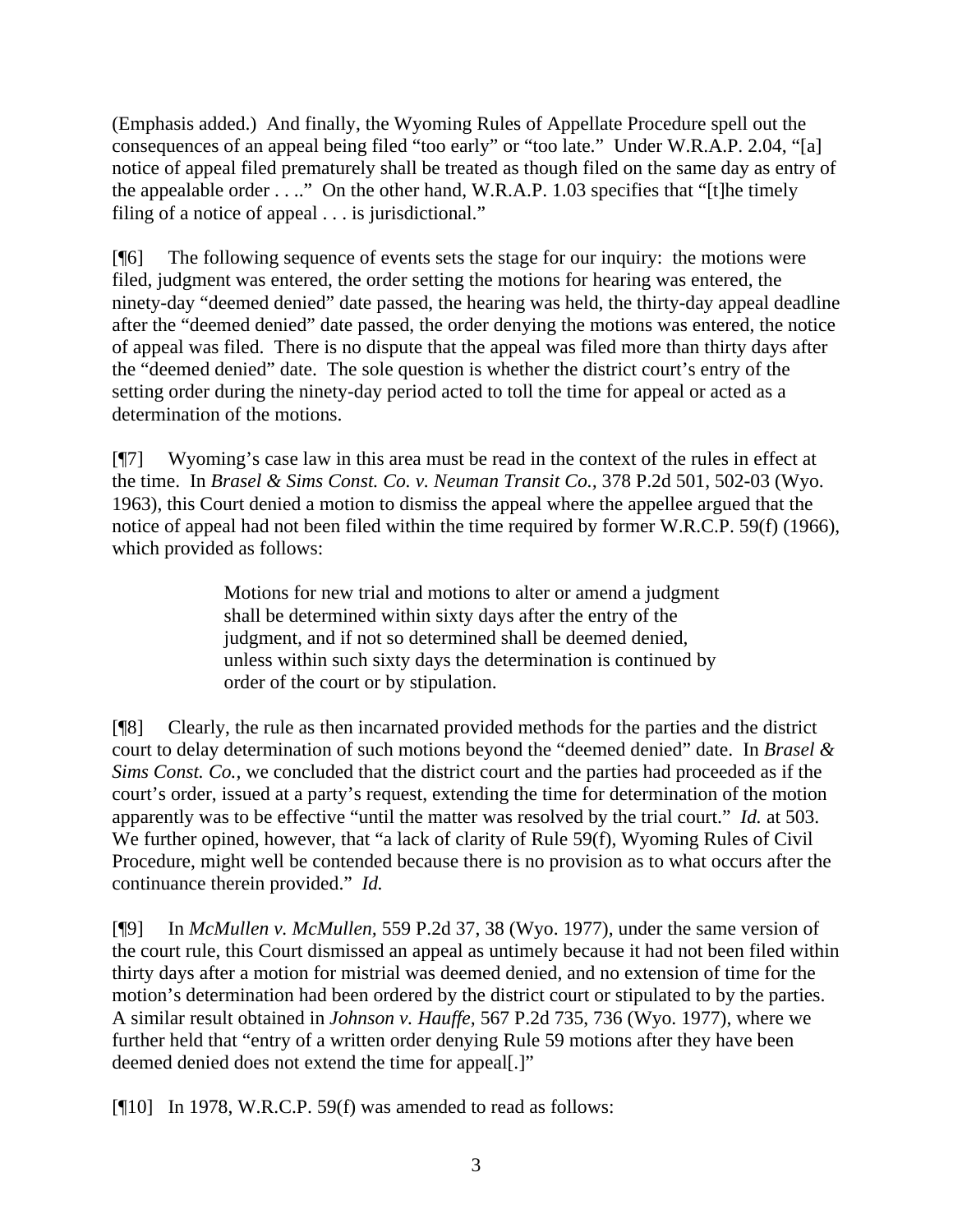Motions for new trial and motions to alter or amend a judgment shall be determined within 60 days after the entry of the judgment, and if not so determined shall be deemed denied, unless within such 60 days the determination is continued by order of the court, but a continuance shall not extend the time to a day more than 90 days from the date of entry of judgment.

This new version of the rule was applied in *Blake v. Rupe,* 651 P.2d 1096 (Wyo. 1982), *cert. denied*, 459 U.S. 1208 (1983). In *Blake*, the district court clerk, during the sixty-day period, issued a notice setting the post-trial motions for hearing on a date outside the sixty-day period, but within the ninety-day period. *Id.* at 1111-12. The hearing was held, no party objected to the lack of a formal order of continuance, and the district court, also within the ninety-day period, issued an order denying the motions. *Id.* In a 3-2 split, the majority of this Court held that the parties and the district court treated the notice of setting as if it were an order of extension under W.R.C.P. 59(f), and thus, the appeal was timely. *Blake*, 651 P.2d at 1113. In separate dissents, Justice Thomas and Chief Justice Rose decried the use of a "legal fiction" to salvage an untimely appeal. *Id*. at 1121-22, 1122-29. We relied upon and expanded the holding of *Blake* in *Martinez v. City of Cheyenne,* 791 P.2d 949, 955-56 (Wyo. 1990), *rev'd on other grounds by Beaulieu v. Florquist*, 2004 WY 31, 86 P.3d 863 (Wyo. 2004), where we held that a telephone call from the district judge's secretary vacating a motion hearing setting, later sanctified by an order *nunc pro tunc*, was sufficient to act as an order of the court under W.R.C.P. 59(f), where the district court and the parties treated it as such.

[¶11] Long ago, we identified the purpose behind the "deemed denied" concept:

Statutes of this kind in substance have been enacted in a number of States of the Union, and, without undertaking to be exhaustive, we may mention the commonwealths of Montana, California, Oregon, Wisconsin, Arizona, Alabama and Colorado. The enactment of such laws is evidently with the idea of expediting court business and preventing trial judges from keeping motions for new trial under advisement for an unreasonable length of time. Statutes of this character have generally been held to be mandatory.

*Board of Com'rs of Natrona County v. Casper Nat. Bank,* 55 Wyo. 144, 96 P.2d 564, 566  $(1939).$ <sup>1</sup> Undoubtedly, it is the desire to achieve this purpose that has caused periodic

 1 Wyoming's "deemed denied" rule was originally enacted as a statute:

Motions for new trial shall be determined within sixty days after the rendition of judgment, and if not so determined shall be deemed denied, unless continued by order of the court, or by stipulation.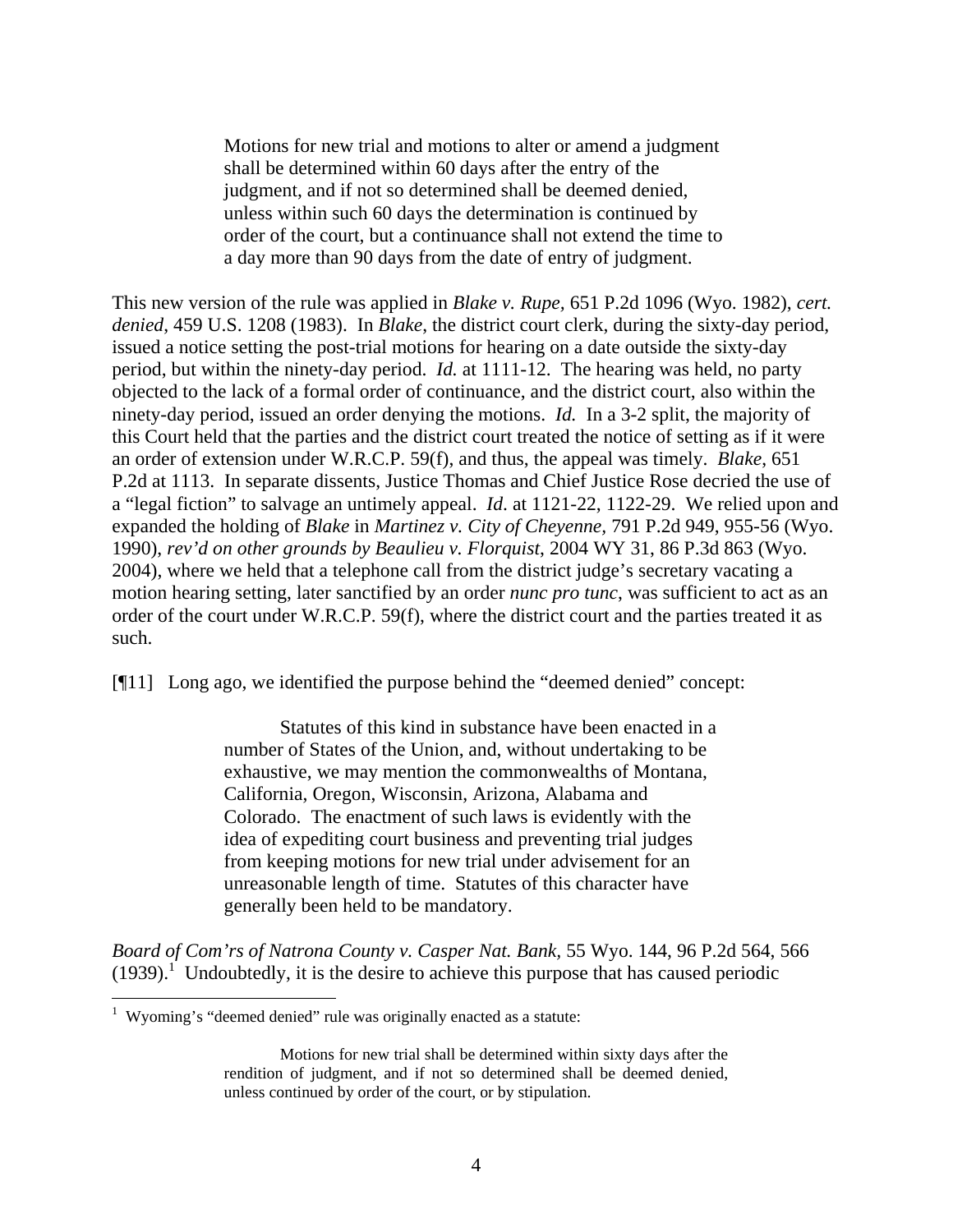amendment of the rule. Initially, the period for determination of a motion for new trial could be continued by court order or stipulation of the parties, and there was no apparent limit to that continuance. The 1978 amendment added motions to alter or amend a judgment, thereby extending application of the "deemed denied" concept, deleted the provision for continuance by stipulation, and limited any continuance to ninety days after entry of the judgment. The present version of the rule, now found at W.R.C.P. 6(c)(2), in combination with W.R.A.P. 2.02, both of which are set forth in full hereinabove, covers motions for judgment, motions to amend or make additional findings of fact, motions to alter or amend a judgment, and motions for new trial, once again broadening the application of the "deemed denied" principle. Further, the present rule sets the "deemed denied" date at ninety days after filing of the motion and contains *no* provision for continuance, which indicates a firm commitment to the rule's purpose of preventing delay in the determination of post-trial motions.

[¶12] This is the context in which we must evaluate the legal effect of the post-trial events in the present case. Paxton contends that its motions were never deemed denied because, as in *Brasel & Sims Const. Co., Blake*, and *Martinez*, the parties and the district court treated the order setting the hearing as a continuance. Second, Paxton contends that, by not objecting to the setting date, the Brannamans waived their "deemed denied" argument. And third, Paxton contends that the order of setting satisfies W.R.A.P. 2.02's provision that the time for appeal commences to run when a motion is deemed denied only if "no order is entered . . .."

[¶13] We find these contentions unpersuasive. To begin with, the present version of the "deemed denied" rule does not allow for continuances, making *Brasel & Sims Const. Co.*, *Blake*, and *Martinez* irrelevant in that respect. Furthermore, while the right to object to a continuance under the former rules could be waived without affecting subject matter jurisdiction, the same is not true under the present rule, where there is no continuance provision. In other words, under the former versions of the rule, the time for filing an appeal could be tolled by stipulation of the parties or by court order. If such a continuance occurred because the movant's opponent did not object, the appeal remained timely, and subject matter jurisdiction was not offended. That process no longer exists.

[¶14] Paxton's final argument—that the order of setting was an order that was entered within the meaning of the last sentence of W.R.A.P. 2.02(b)—simply defies the sense and purpose of the rule. The previous sentence of W.R.A.P. 2.02(b) specifies orders granting or denying the subject motions. Clearly, it is these orders to which the second sentence refers. Otherwise—if any order would suffice—the rule's purpose would be thwarted; the motion might never be heard or decided, yet neither the "deemed denied" period nor the time for appeal would ever begin. Such an interpretation would also fly directly in the face of the specific wording of the "deemed denied" provision; that is, a motion is deemed denied if is not *determined* within the specified time. Something is "determined" within the meaning of the law when a final decision has been made by the court. *Black's Law Dictionary* 480 (8th ed. 2004). The word "determine" means "to decide, to adjudicate, to come to a decision, to

 $\overline{a}$ 

Wyo. Sess. Laws ch. 112 at 158 (1935).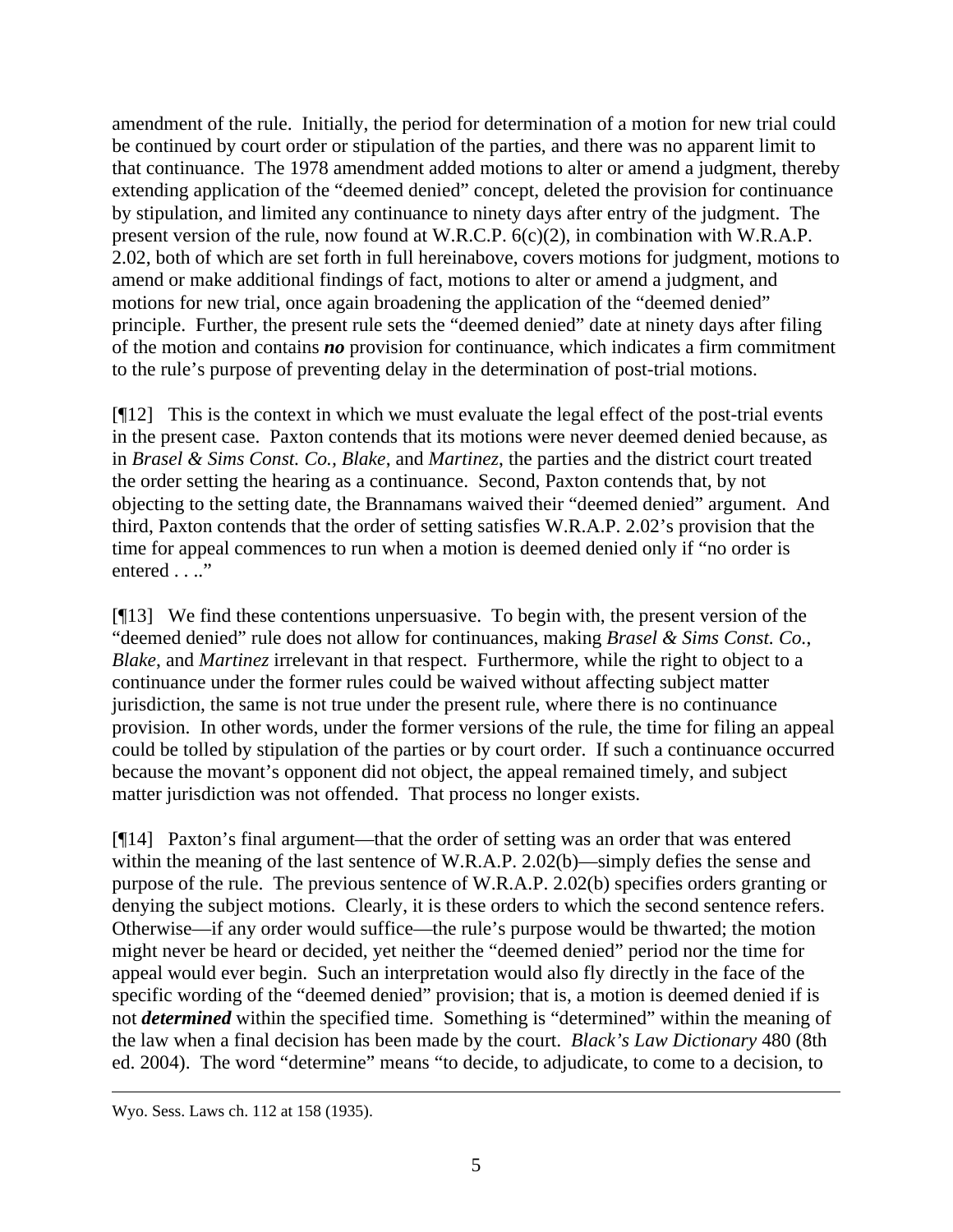decide upon an investigation, to perform a judicial act." *Swift v. Smith,* 119 Colo. 126, 201 P.2d 609, 614 (1948).<sup>2</sup>

[¶15] As we stated earlier herein, the timely filing of a notice of appeal is jurisdictional. W.R.A.P. 1.03. We have steadfastedly held to that principle, and to the concomitant principle that dismissal must befall an untimely appeal. *TPJ v. State,* 2003 WY 49, ¶ 13, 66 P.3d 710, 713 (Wyo. 2003); *Cosco v. Uphoff,* 2003 WY 30, ¶ 4, 66 P.3d 702, 703 (Wyo.), *cert. denied*, 124 S.Ct. 121 (2003); *Harding v. Glatter,* 2002 WY 124, ¶ 10, 53 P.3d 538, 540 (Wyo. 2002); *Tusshani v. Allsop,* 1 P.3d 1263, 1265 (Wyo. 2000); *Miller v. Murdock,* 788 P.2d 614, 616 (Wyo. 1990); *Wiens v. American Motors Corp.,* 717 P.2d 322, 323 (Wyo. 1986); *State v. Berger,* 600 P.2d 708, 709 (Wyo. 1979); *Johnson,* 567 P.2d at 736; *McMullen,* 559 P.2d at 38; *Jackson v. State,* 547 P.2d 1203, 1205 (Wyo. 1976).

[¶16] Court rules have the force and effect of law and are construed in the same manner as statutes. *Vanasse v. Ramsay,* 847 P.2d 993, 999 (Wyo. 1993) (*quoting Lapp v. City of Worland*, 612 P.2d 868, 874-75 (Wyo. 1980)). Compliance with court rules is mandatory. *Matter of Estate of Obra,* 749 P.2d 272, 275 (Wyo. 1988); *Greenwood v. Wierdsma,* 741 P.2d 1079, 1084 (Wyo. 1987) (*quoting Hickey v. Burnett*, 707 P.2d 741, 745 (Wyo. 1985)). In particular,

> "[T]he error of the trial judge in entertaining the motions could not be validated by the acquiescence of the [other party]. It is elementary that the parties cannot confer jurisdiction on the court.

We have said that untimely motions  $**$  for new trial are of no legal significance whatsoever because the limiting language of Rule 6(b) is 'mandatory and jurisdictional and [can]not be extended regardless of excuse.' . . . In my view we should abide by these rules or amend them, rather than emasculate them.

Rules of procedure are a necessary part of an orderly system of justice. Their efficacy, however, depends upon the willingness of courts to enforce them according to their terms."

 $\overline{a}$ 

 $2\;$  In Oregon, where a court rule requires similar post-trial motions to be "'heard and determined by the court within 55 days from the time of the entry of the judgment," a motion is not determined until actual entry in the trial court register of a written order disposing of the motion. *Ryerse v. Haddock,* 185 Or.App. 679, 60 P.3d 1107, 1109-10 (2003) (*quoting* ORCP 64 F); *Matter of Marriage of Conley,* 97 Or.App. 134, 776 P.2d 860, 861 (1989). The court in *Matter of Marriage of Conley* explained that, if a motion was determined by a mere verbal decision from the bench, the "deemed denied" provision would never come into effect, even if there was a failure to enter the final decisional order, thereby defeating the purpose of the rule. *Matter of Marriage of Conley*, 776 P.2d at 861.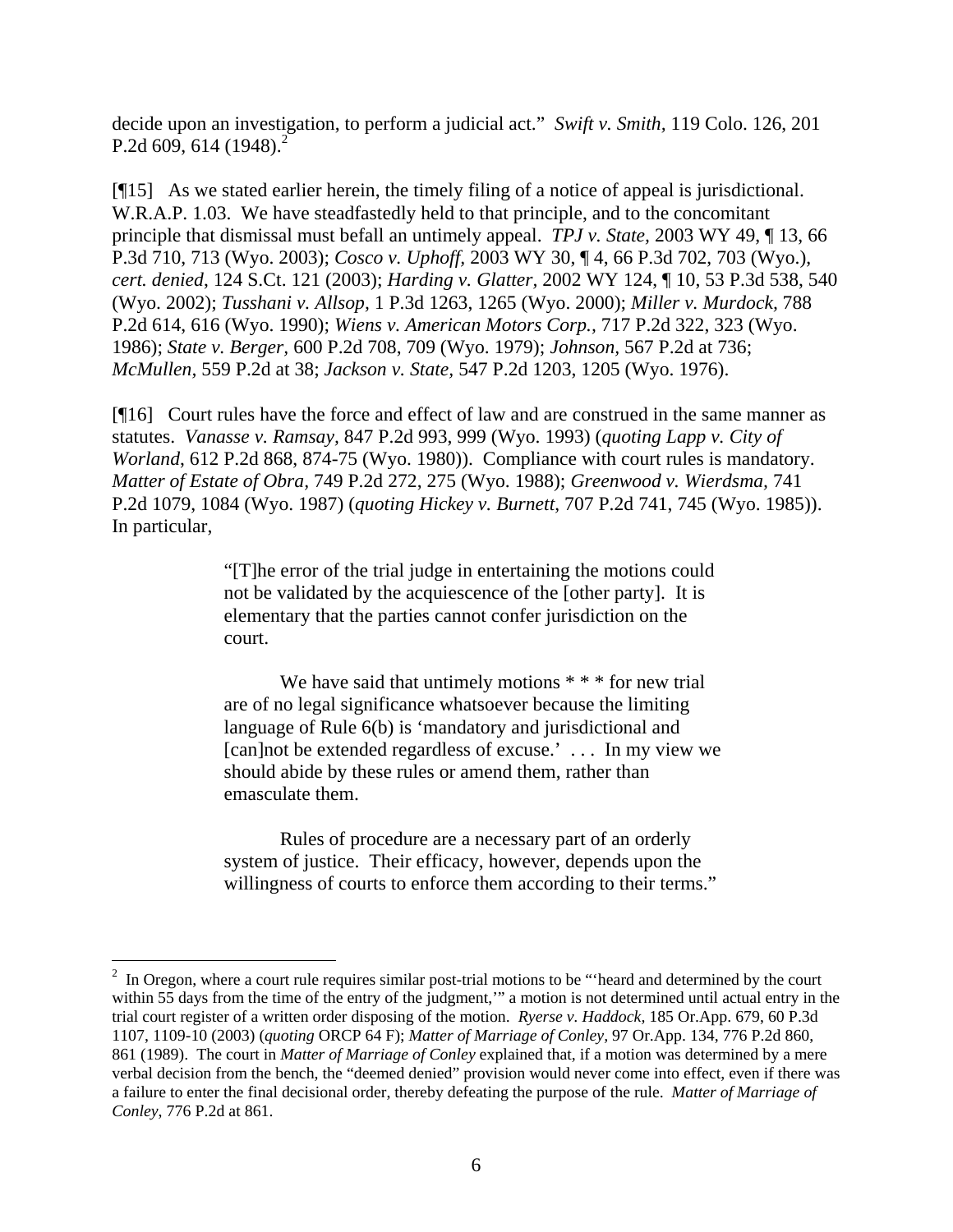*Miller,* 788 P.2d at 616-17 (*quoting Thompson v. Immigration and Naturalization Service,*  375 U.S. 384, 389, 84 S.Ct. 397, 400, 11 L.Ed.2d 404, 408 (1964) (Clark, J. dissenting)).

[¶17] In other states with similar rules, courts are not hesitant to dismiss appeals rendered untimely by a "deemed denied" provision. *See, for example, Bombardier Capital, Inc. v. Williams,* 850 So.2d 363, 364 (Ala.Civ.App. 2002); *Freiberg v. City of Mission Viejo,* 33 Cal.App.4th 1484, 39 Cal.Rptr.2d 802, 805 (1995); *Barker Phillips, Inc. v. Caviness,* 603 S.W.2d 715, 715 (Mo.App. 1980); *Beneficial Finance Corp. v. Morris,* 120 N.M. 228, 900 P.2d 977, 978 (1995); and *Minor v. Leisure Lodge, Inc.,* 154 Or.App. 301, 961 P.2d 915, 916-17 (1998). While such may seem harsh, it must be remembered that litigants may protect themselves against dismissal for late filing by filing "prematurely," a practice authorized by W.R.A.P. 2.04. Furthermore, "'[t]he first and fundamental question on every appeal is that of jurisdiction; this question cannot be waived; it is open for consideration by the reviewing court whenever it is raised by any party, or it may be raised by the court of its own motion.'" *Wyoming Community College Com'n v. Casper Community College Dist.,*  2001 WY 86, ¶ 12, 31 P.3d 1242, 1247-48 (Wyo. 2001) (*quoting Hirschfield v. Board of County Com'rs of County of Teton,* 944 P.2d 1139, 1141 (Wyo. 1997)). The timeliness of an appeal being jurisdictional, we cannot simply enforce or ignore the rule as we choose.

#### **CONCLUSION**

[¶18] The whole point of a "deemed denied" provision is that the judgment *automatically* becomes final and appealable upon passage of the specified period. *Sun Land & Cattle Co. v. Brown,* 387 P.2d 1004, 1006 (Wyo. 1964). Therefore, an appeal that is not filed within thirty days after the post-trial motions are deemed denied is untimely. In the present case, the motions were deemed denied before the district court heard and purported to determine them. The judgment had become final and appealable at the time the motions were deemed denied and the district court no longer had jurisdiction to determine the motions. Indeed, the district court's order denying the motions was entered one day after the thirty days allowed for appeal under W.R.A.P. 2.01.<sup>3</sup>

[¶19] This appeal is untimely and is, therefore, dismissed, as is the Brannamans' conditional appeal.

<sup>&</sup>lt;sup>2</sup><br>3 The post-trial motions were filed on February 25, 2003, and were deemed denied on May 27, 2003. The thirty-day appeal period ended on June 26, 2003, and the denial order was entered on June 27, 2003.